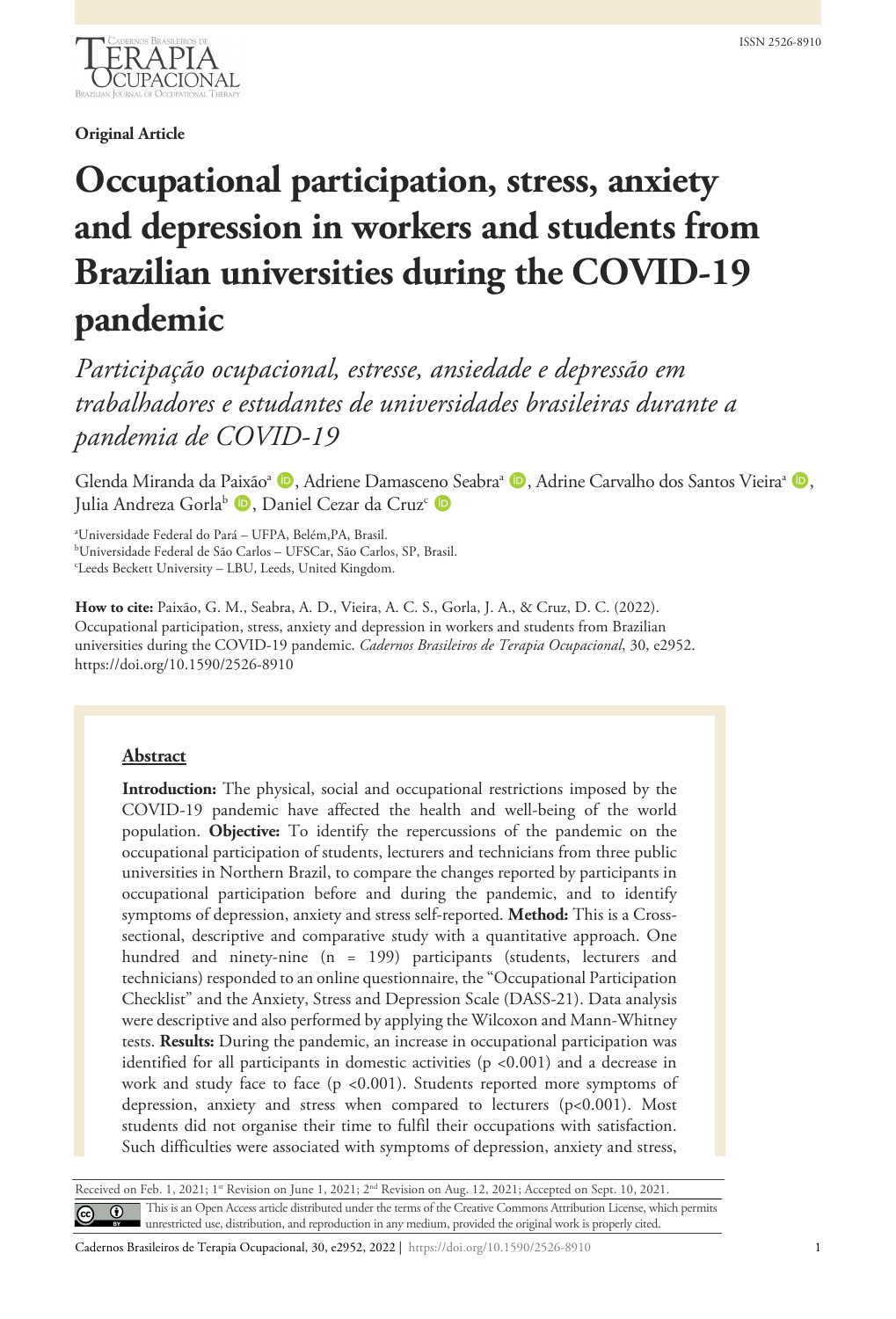especially among the student's group (p<0.001). **Conclusion:** This study provided preliminary evidence about differences in occupational participation before and during the Covid-19 pandemic. The organization of time and difficulties in occupational participation were associated to levels of anxiety, depression and stress, especially in the sample of students.

**Keywords:** Activities of Daily Living, COVID-19, Universities, Work, Anxiety, Occupational Therapy.

#### *Resumo*

**Introdução:** As restrições físicas, sociais e ocupacionais impostas pela pandemia de COVID-19 têm afetado a saúde, o bem-estar e a qualidade de vida da população mundial. **Objetivo:** Identificar as repercussões da pandemia na participação ocupacional de estudantes, docentes e técnicos de três universidades públicas do Norte do Brasil, comparar as mudanças relatadas pelos participantes na participação ocupacional antes e durante a pandemia, e identificar sintomas de depressão, ansiedade e estresse. **Método:** Estudo transversal, descritivo e comparativo com abordagem quantitativa. Cento e noventa e nove (n = 199) participantes (alunos, professores e técnicos), responderam (on-line) à "Lista de Verificação da Participação Ocupacional" e à Escala de Ansiedade, Estresse e Depressão (DASS-21). Realizou-se análise descritiva dos dados e aplicação dos testes de Wilcoxon e Mann-Whitney. **Resultados:** Durante a pandemia, identificou-se aumento na participação ocupacional para todos os participantes nas atividades domésticas (p <0,001) e diminuição no trabalho ou estudos presenciais (p <0,001). Os alunos relataram mais sintomas de depressão, ansiedade e estresse em comparação com os professores (p<0,001). A maioria dos estudantes não organizou seu tempo para desempenhar, com satisfação, suas ocupações. Tais dificuldades foram associadas com sintomas de depressão, ansiedade e estresse, principalmente entre os estudantes (p <0,001). **Conclusão:** Este estudo forneceu conclusões preliminares sobre as diferenças na participação ocupacional antes e durante a pandemia. A organização do tempo e as dificuldades no desempenho das ocupações foram relacionadas aos níveis de ansiedade, depressão e estresse, principalmente na amostra de estudantes.

**Palavras-chave:** Atividades Diárias, COVID-19, Universidades, Trabalho, Ansiedade, Terapia Ocupacional.

### **Introduction**

In December 2019, many local health facilities in Wuhan, China, reported a group of patients with pneumonia from an unknown cause. The virus rapidly spread across countries. The World Health Organization (WHO) declared, on 30th January 2020, that COVID-19 was a Public Health emergency of international importance - the highest level of alert of WHO (World Health Organization, 2020). Public health measures were adopted by several countries to decrease the number of transmissions and infections. Among those measures, social distancing and social isolation were the main strategies to avoid the spread of the COVID-19 (Centers for Disease Control and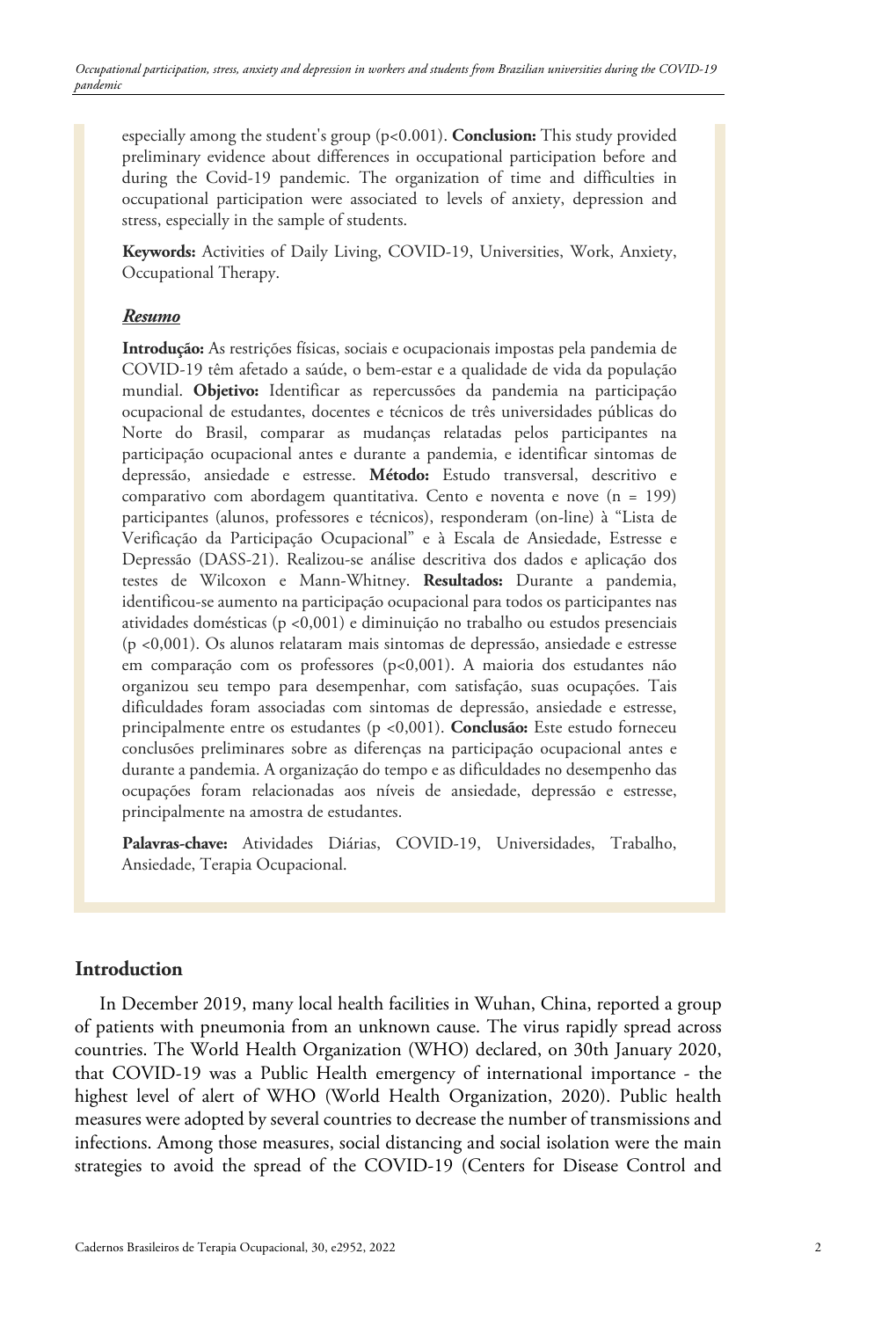Prevention, 2020; Ledford et al., 2020; Organização Pan-Americana da Saúde, 2020). In Brazil, despite the lack of action by the Brazilian Government the Ministry of Health (Brasil, 2020) has insisted on recommendations of hygiene, social isolation and social distancing measures. Although data on the results of social distancing in Brazil were not found (only data from some states), these measures have shown efficacy in reducing the epidemic curve, enabling time for crucial increases in the capacity of the health-care system, and to develop effective strategies for treatment and prevention (Matrajt & Leung, 2020; Moraes, 2020). These measures required arrangements by the university staff for home office and online teaching since March 2020.

Although such measures are positive, on the other hand, they impact on people's occupational lives, families, communities and institutions, forcing changes in habits and occupational roles (i.e.: worker, student, hobbyist, family member and religious observance, among others), in the physical, social and occupational environment, and dynamically in people's motivation (Kielhofner, 2008; Lin & Fisher, 2020; Pablo et al., 20[1](#page-2-0)7). As a result of this, problems in occupational adaptation<sup>1</sup> emerge, since the identity, competency and environment impact on people's lives. An example of this hypothesis is seen in the communities within universities, where the absence of work in those places was suspended, "opening the doors to people's homes" in what is known as "home-office", including "virtual classrooms" thus, altering the immediate environment (Lin & Fisher, 2020; Fisher et al., 2017), the relationships with social groups (Kielhofner, 2008; Lin & Fisher, 2020), and, in other words, putting the work inside people's houses.

In the universities, the suspension of academic activities in the public spaces implied a rupture in temporality, social movement, spaces and social relationships related to those spaces. Such restrictions can be overwhelming and producing the feeling of un-productivity (Teixeira & Dahl, 2020). In hypothesis, such examples show how occupational participation is affecting individuals' engagement, once their subjective experience produces negative thoughts and feelings influenced by the environmental restrictions caused by pandemics.

The World Federation of Occupational Therapists, in a public note, recognises that COVID-19 is impacting profoundly on the health and wellbeing of individuals, families and communities worldwide; mainly on the way people can access, and perform their occupations. This context includes modifications in the access of resources, daily activities, communication, mobility, social participation, mental health and wellbeing issues (World Federation of Occupational Therapy, 2020). Other implications include uncertainties about the future, alterations in self-efficacy, engagement in interests, daily routines, occupational roles and the environment of a person (Lin & Fisher, 2020).

Despite recent initiatives to continue the remote work at the universities (Silva et al., 2020b; Teixeira & Dahl, 2020), we did not find data related to the impact of these changes on occupational participation and routine of the communities in the university. Several studies from different countries report the negative effects of COVID-19 between university students; such anxiety, stress, depression, and patterns of sleep (Husky et al., 2020; Cao et al., 2020; Marelli et al., 2020; Islam et al., 2020; Liang et al., 2020; Ozamiz-Etxebarria et al., 2020).

<span id="page-2-0"></span><sup>&</sup>lt;sup>1</sup> Occupational adaptation is a combination of identity (who you are and want to be, your occupational role, your sense of routine and effectiveness for doing things, and the interest and satisfaction to do them) and competency, (skills to put the identity in action, in order to sustain a pattern of occupational participation) considering the environment (Kielhofner, 2008).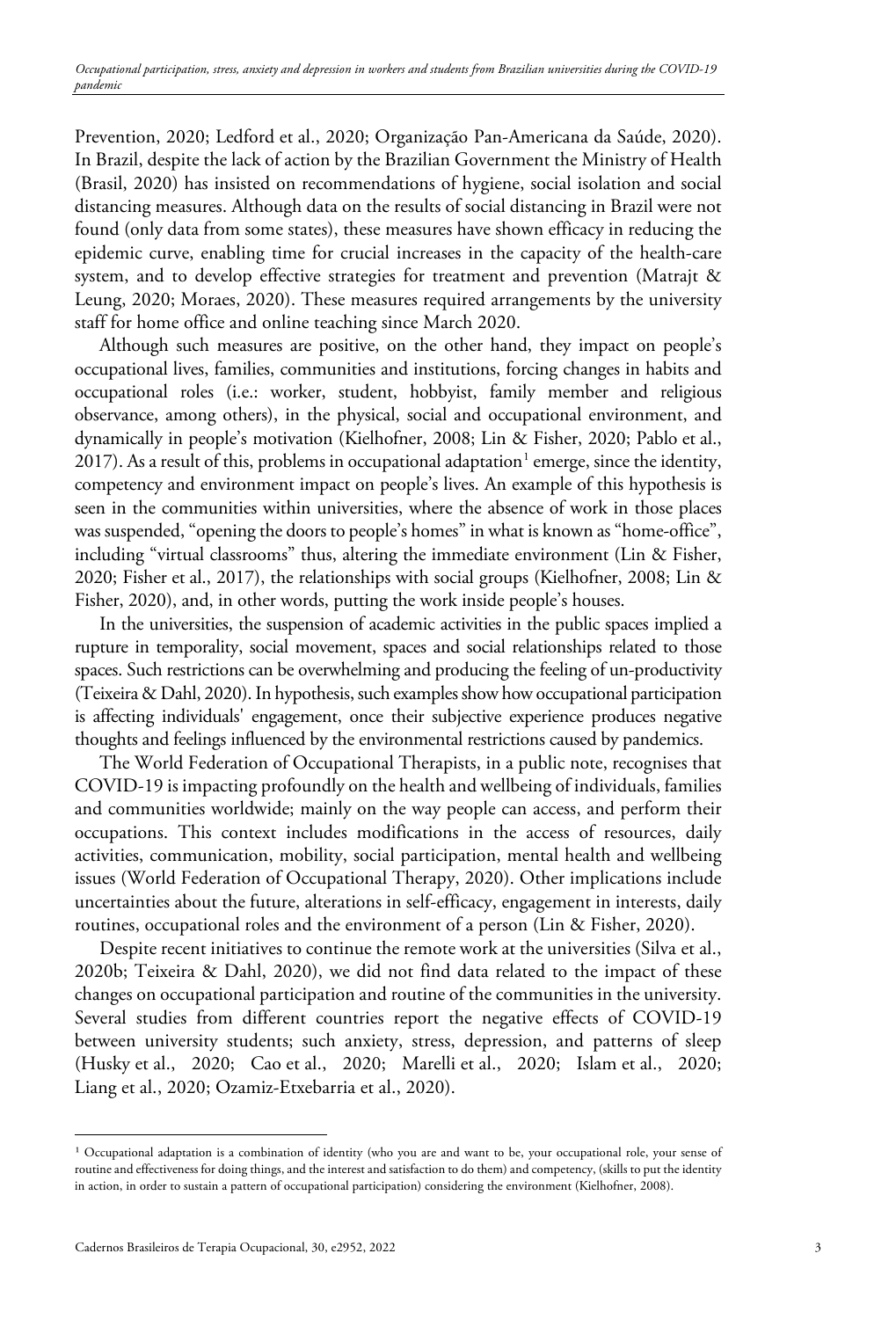Nonetheless, the aim of this research is to identify the repercussions of the COVID-19 pandemic on occupational participation of students, and the university staff (lecturers and technicians) in three public universities in the North of Brazil, and to compare changings in occupational participation both before and during the pandemics as reported by the participants, and to identify symptoms of depression, anxiety and stress.

## **Methods**

This research is a cross-sectional, descriptive and comparative study with a quantitative approach. The research project was approved by the Institutional Review Board under number 32816020.5.0000.0018.

#### **Participants**

A convenience sample of three public universities (one State and two Federal) was recruited with the following criteria:

Inclusion criteria: 1) being a student, professor or technician (i.e. secretary, therapy assistant) of the university; 2) Not being at work or study from the university physical spaces due to the pandemic (carrying out their activities remotely online); 3) Students who started the undergraduate programme until 2020.

Exclusion criteria: 1) not being a student, professor or technician (i.e. secretary, therapy assistant) of the three universities cited; 2) currently working or studying at the university physical spaces (face to face).

One hundred ninety nine participants responded to the research: females: 75.7% (n=106) students, 76.2% (n=32) lecturers and 88.2% (n=15) technicians. Male: 24.3%  $(n=34)$  students, 23.8%  $(n=10)$  lecturers and 11.8%  $(n=02)$  technicians. The age average in the groups of students, lecturers and technicians was respectively, 23.2 (DP 5.2), 37.8 (DP 9.0) e 32.1 (DP 4.2) years old.

Instruments of data collection

1) Checklist of Occupational Participation before and during the pandemic

The authors created a form which could inform the study using a range of occupations, with the aim of identifying changes before and during the pandemic, related to activities engaging the community in the past (before the pandemic) or currently engaged in (during the pandemic). The authors discussed finding a systematic way to gather the data in a way which would allow comparison between the samples. An electronic form was created by the group of research bases, inspired by measures of interest and occupational participation (Kielhofner & Neville, 1983; Oakley et al., 1986). Our form is presented in the Appendix 1 of this manuscript. The researchers discussed the concept of occupational participation in order to inform what people do or did; thus, the checklist should ask the participants not hypothetical questions like "if you" or "would you", but actually what they had performed or were still performing, in order to represent the concept of occupational participation in "doing things". Rather than only state the word "participate", we opted for "I participate" to affirm the commitment of the respondent in the occupational engagement when reporting the participation (Forsyth & Kielhofner, 2008). It is important to highlight that this form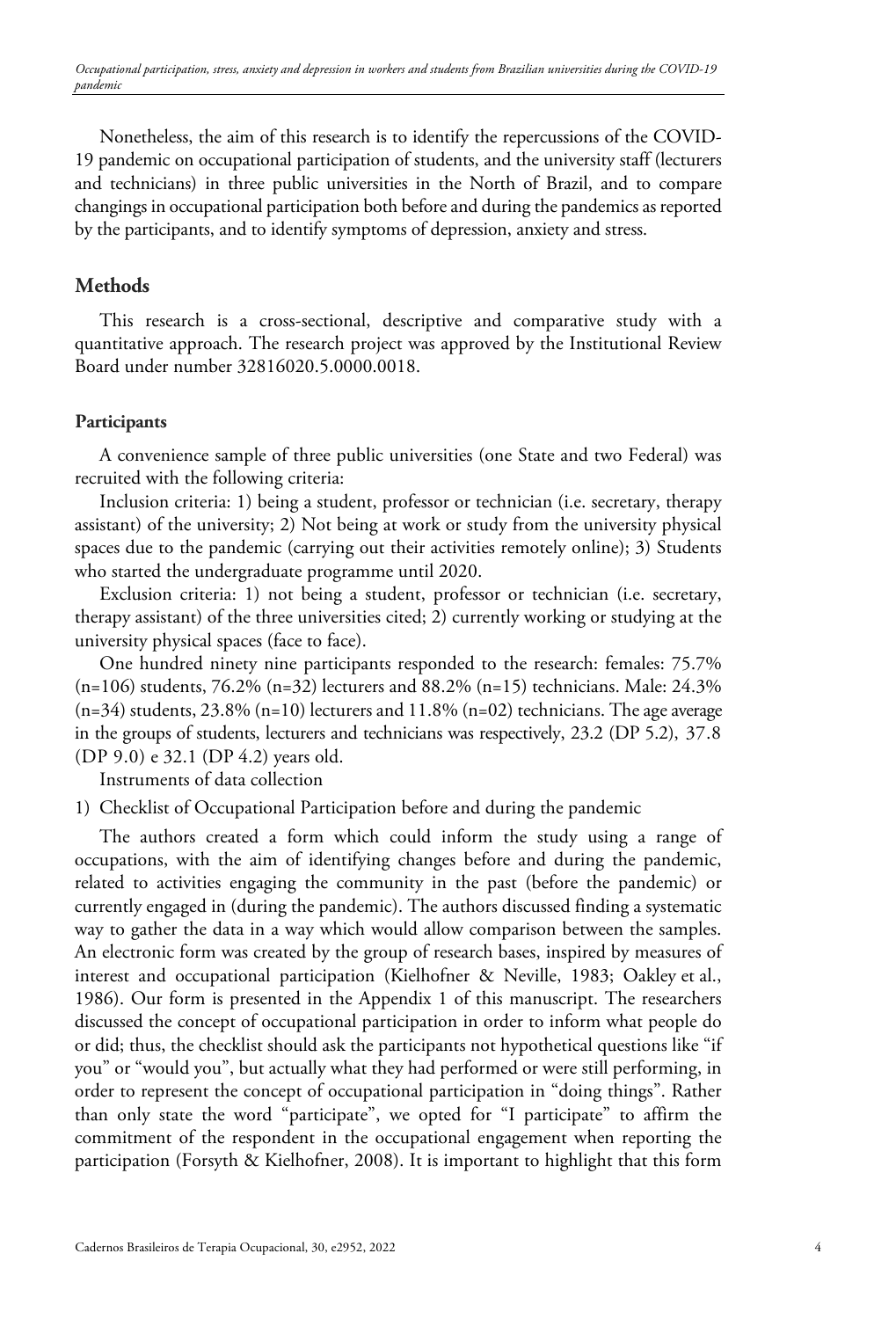was developed specifically for the research purpose and it is not an instrument translated and/or validated to Brazilian population.

The form comprised two sections: 1) Level of interest in occupations before and during the pandemic; 2) Checklist of occupations where the participants could rate their participation "before" and "after" the pandemic in a Likert scale of 4 points. They could mark only one option for before and during the pandemic: 0= "I do not participate", 1= "I participate", 2= "I participate moderately" and 3= "I participate vigorously".

The last part of the form was descriptive and referred to routine questions where the respondent should mark: "Yes" or "No" about information they identify, relating to organizing their time, new habits made, and activities engaged in, and ability to sustain them, as important dimensions of occupational engagement (Forsyth & Kielhofner, 2008).

### 2) Depression Anxiety Stress Scale-21

This is a "self-report" instrument, composed of three subscales with seven items each, in order to measure depression, anxiety and stress in the past week, adapted and validated for Brazil by Vignola & Tucci (2014). Answers are provided in a Likert Scale, ranging from zero (totally disagree) to three (totally agree). Global scores are calculated for these three constructs by a total of the seven scores multiplied by two. Scores can correspond to levels of symptoms from "normal" to "very severe" (Silva et al., 2020a).

#### **Data collection procedure**

To gather the data safely in the face of the pandemic and its social isolation, the authors conducted the research using online forms which were sent to the students, lecturers and technicians of the three universities; by email and social media. We also utilised the snow ball technique, where participants indicated other potential participants to join the research. The participants received the following information: research aim, methodological procedures and a Free Consent Inform Term. After reading all instructions, the participants signed electronically to authorize their participation in the research. After this, they could access the link to respond to the research which was available during thirty days between the months June and July of 2020. In total, 289 participants responded the questionnaire, however 90 were excluded because they were not students, lecturers or technicians in one of the three universities considered for this research. There were no forms with blank answers.

#### **Data analysis**

All data was organised in tables using the Microsoft Excel® software, and statistical analysis was performed by the Software Bioestat 5.0. Initially, we carry out a descriptive analysis to carachterise the sample using demographics and daily routine data. To verify differences on the level of participation before and during the pandemic, the Wilcoxon Test was applied. For the Depression Anxiety Stress Scale-21, we utilised mean scores of each subscale for each group of participants and the normality test Shapiro-Wilk, followed by the Mann-Whitney in order to identify differences between students, lecturers and technicians. The level of significance considered was p < 0.05.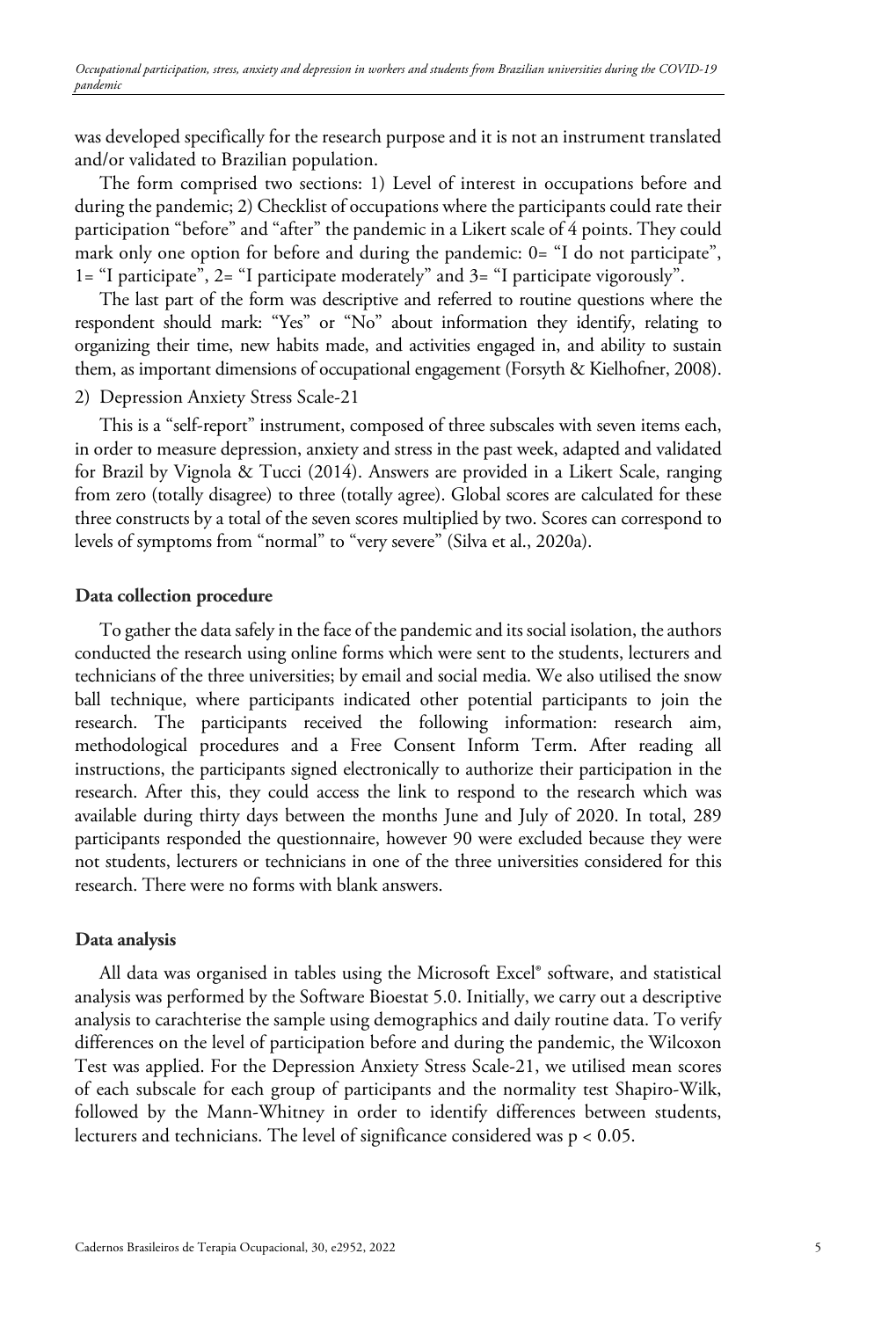## **Results**

Our findings show that more than a half of students did not manage to organise their time performing, with satisfaction, the work they need to do during the pandemics, while 52.4% of the lecturers and 58.8% of technician informed that they managed to complete their activities during the same period. Most of the students (89.3%), lecturers (78.6%) and technicians (76.5%) reported difficulties in participation of all occupations they wanted or were expected to do. Among students, 78.6% started new habits/activities and 55.7% sustained the participation, while 92.9% lecturers and 82.4% of technicians also began new habits and activities and sustained them, respectively, 76.2% and 70.6%, as presented in Table 1.

| Participants       |             | Difficulties on<br>occupational<br>participation |             | Started new<br>habits and<br>activities |             | Sustained the<br>new habits and<br>activities | Time<br>organisation to<br>perform<br>occupations |      |
|--------------------|-------------|--------------------------------------------------|-------------|-----------------------------------------|-------------|-----------------------------------------------|---------------------------------------------------|------|
| <b>Students</b>    | $\mathbf n$ | $\%$                                             | $\mathbf n$ | $\%$                                    | $\mathbf n$ | $\%$                                          | $\mathbf n$                                       | $\%$ |
| <b>Yes</b>         | 125         | 89.3                                             | 110         | 78.6                                    | 78          | 55.7                                          | 38                                                | 27.1 |
| N <sub>o</sub>     | 15          | 10.7                                             | 30          | 21.4                                    | 62          | 44.3                                          | 102                                               | 72.9 |
| Lecturers          | n           | $\%$                                             | $\mathbf n$ | $\%$                                    | $\mathbf n$ | $\%$                                          | $\mathbf n$                                       | $\%$ |
| <b>Yes</b>         | 33          | 78.6                                             | 39          | 92.9                                    | 32          | 76.2                                          | 22                                                | 52.4 |
| No                 | 9           | 21.4                                             | 3           | 7.1                                     | 10          | 23.8                                          | 20                                                | 47.6 |
| <b>Technicians</b> | $\mathbf n$ | $\%$                                             | $\mathbf n$ | $\%$                                    | $\mathbf n$ | $\%$                                          | $\mathbf n$                                       | $\%$ |
| Yes                | 13          | 76.5                                             | 14          | 82.4                                    | 12          | 70.6                                          | 10                                                | 58.8 |
| N <sub>o</sub>     | 4           | 23.5                                             | 3           | 17.6                                    | 5           | 29.4                                          | 7                                                 | 41.2 |

**Table 1.** Routine of the participants during the pandemic (n=199).

n= number of participants.

Additionally, Table 2 depicts a comparison of occupational participation of the sample before and during the COVID-19 pandemic, showing what had changed significantly. The students were the group with major statistical differences in occupational participation before and during the current pandemic. The differences refer to an increase of occupational participation in watching TV (p<0.001), housekeeping (p<0.001), and other occupations. However, a decrease in occupational participation in studying (p<0.001), exercising (p<0.001) and being a volunteer (p<0.001), can be identified among students.

Table 3 presents comparisons between groups for the variables of depression, anxiety and stress. The students had significantly more depression ( $p<0.001$ ), anxiety ( $p<0.001$ ) and stress (p<0.001) when compared to lecturers. The group of students had more depressive symptoms  $(p=0.002)$  and anxiety  $(p=0.016)$  than the technicians. By comparing the groups, it can be seen that students had significant differences related to those symptoms. However, no statistical differences were observed between lecturers and technicians in all scales.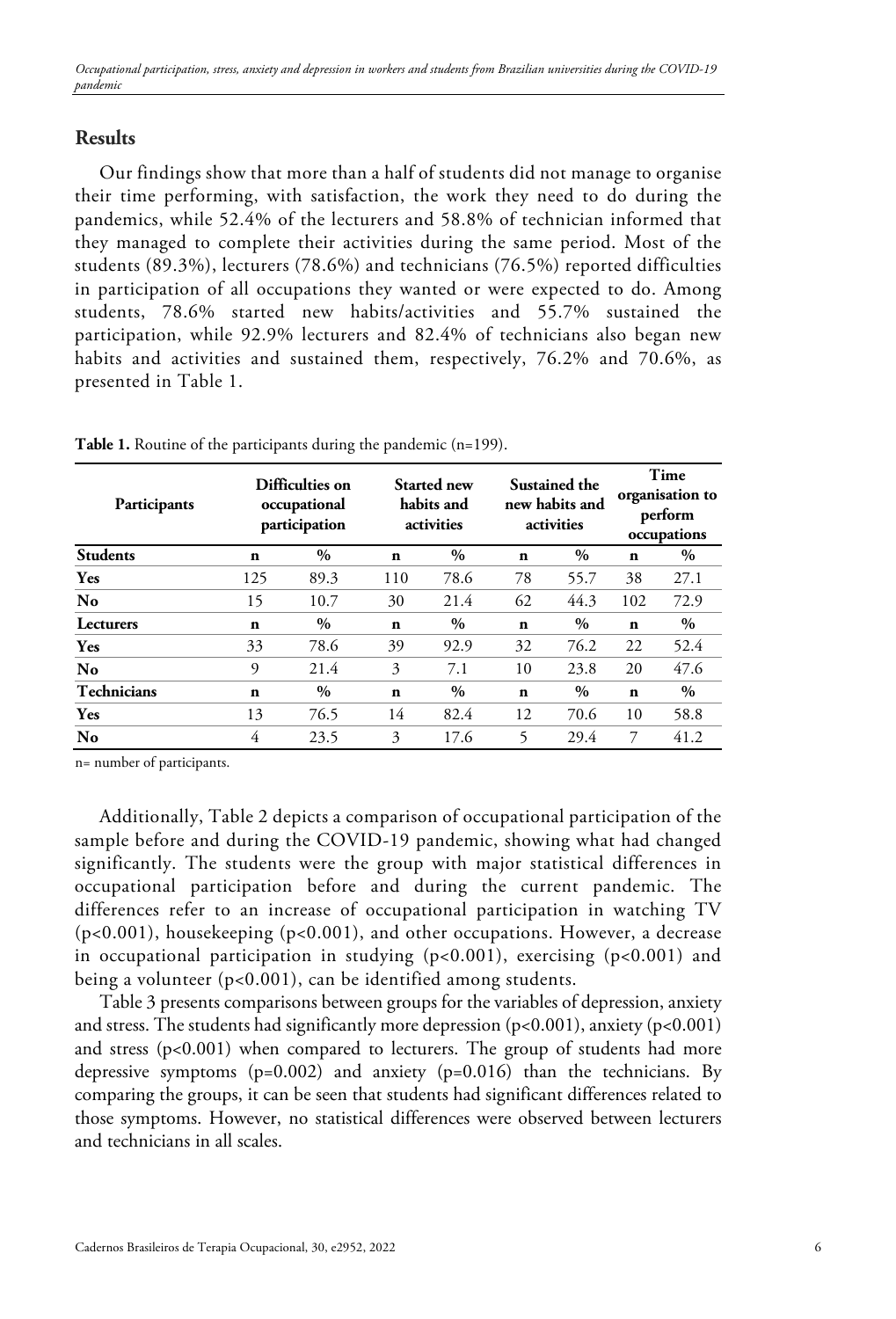|                                    |                | <b>Students</b>         |          | Lecturers    |          | Technicians  |
|------------------------------------|----------------|-------------------------|----------|--------------|----------|--------------|
| Occupation                         | 7 <sup>2</sup> | p value                 | Z        | p value      | Z        | p value      |
| Hand crafts                        | 1.667          | 0.096                   | 1.245    | 0.213        | 1.826    | 0.068        |
| <b>Watch TV</b>                    | 6.874          | ${<}0.001**$            | 3.403    | $< 0.001$ ** | 2.170    | $0.030*$     |
| Take care of children              | 2.666          | $0.008*$                | 3.059    | $0.002*$     | 2.201    | $0.028*$     |
| <b>Self Care</b>                   | 3.227          | ${<}0.001**$            | $-1.275$ | 0.202        | 0.235    | 0.814        |
| Gardening                          | 4.241          | $< 0.001**$             | 1.782    | 0.075        | 2.578    | $0.010*$     |
| <b>Domestic activities</b>         | 8.329          | ${<}0.001**$            | 4.967    | $< 0.001$ ** | 3.408    | ${<}0.001**$ |
| Take care of pets                  | 5.233          | $< 0.001**$             | 2.803    | $0.005*$     | 2.201    | $0.028*$     |
| Cooking                            | 7.705          | $< 0.001$ **            | 4.475    | $< 0.001**$  | 2.870    | $0.004*$     |
| Studying                           | $-8.066$       | ${<}0.001**$            | $-0.829$ | 0.407        | $-1.022$ | 0.307        |
| Writing                            | $-4.351$       | $< 0.001$ **            | 1.189    | $-0.234$     | $-1.067$ | 0.286        |
| Physical activity                  | $-3.240$       | $< 0.001$ **            | 0.062    | $-0.951$     | $-1.294$ | 0.196        |
| Play                               | 7.290          | ${<}0.001**$            | 1.886    | 0.059        | 1.859    | 0.063        |
| Reading                            | 0.853          | 0.394                   | 0.067    | 0.946        | $-0.445$ | 0.657        |
| <b>Meditation</b>                  | 2.952          | $0.003*$                | 3.039    | $0.002*$     | 1.095    | 0.273        |
| <b>Listening music</b>             | 3.711          | ${<}0.001**$            | 1.633    | 0.102        | 0.652    | 0.515        |
| Using social media                 | 6.353          | ${<}0.001**$            | 3.719    | ${<}0.001**$ | 2.666    | $0.008*$     |
| Work from the university<br>office | $-7.676$       | $< 0.001$ <sup>**</sup> | $-5.162$ | ${<}0.001**$ | $-3.516$ | ${<}0.001**$ |
| Work remotely                      | 2.816          | $0.005*$                | 5.373    | ${<}0.001**$ | 3.296    | ${<}0.001**$ |
| Volunteering                       | $-6.232$       | $< 0.001$ **            | $-1.138$ | 0.255        | $-0.802$ | 0.423        |
| Learn new skills                   | 1.068          | 0.285                   | 0.628    | 0.530        | 0.944    | 0.345        |
| Caregiving                         | 4.859          | ${<}0.001**$            | 3.180    | $0.002*$     | 1.826    | 0.068        |

**Table 2.** Comparison of occupational participation before and during COVID-19 pandemic using the Wilcoxon Test (n=199).

² A positive Z score indicates that the value is above average and a negative Z score means that the value is below average. \*p<0.05; \*\*p<0.001.

**Table 3: Median and p-values by comparing groups using the Mann-Whitney test (n=199).**

| Scale         |    | <b>Students x Lecturers</b> |                          |              | <b>Students x Technicians</b> |          |    | Lecturers x Technicians |         |  |
|---------------|----|-----------------------------|--------------------------|--------------|-------------------------------|----------|----|-------------------------|---------|--|
|               |    | P                           | p-value                  | <sub>S</sub> |                               | p-value  |    |                         | p-value |  |
| Depression    | 22 | 10                          | ${<}0.001$ <sup>**</sup> | 22           | 10                            | $0.002*$ | 10 | 10                      | 0.788   |  |
| Anxiety       | 19 | 8                           | ${<}0.001***$            | - 19         | 6                             | $0.016*$ |    |                         | 0.853   |  |
| <b>Stress</b> | 26 | 20                          | $0.001^*$                | 26           | 20                            | 0.167    | 20 | 20                      | 0.37    |  |

Subtitles: \*p<0.05; \*\*p<0.001; S= Student; P= Lecturers; T= Technicians.

Finally, Table 4 presents the comparisons of time organisation and difficulties in performing occupations with symptoms of anxiety, depression and stress among the three groups of participants. We observed that among the students group, there was a significant difference in the levels of depression (p<0.001), anxiety (p=0.006) and stress  $(p=0.002)$ , between the participants who had difficulty with time organisation and those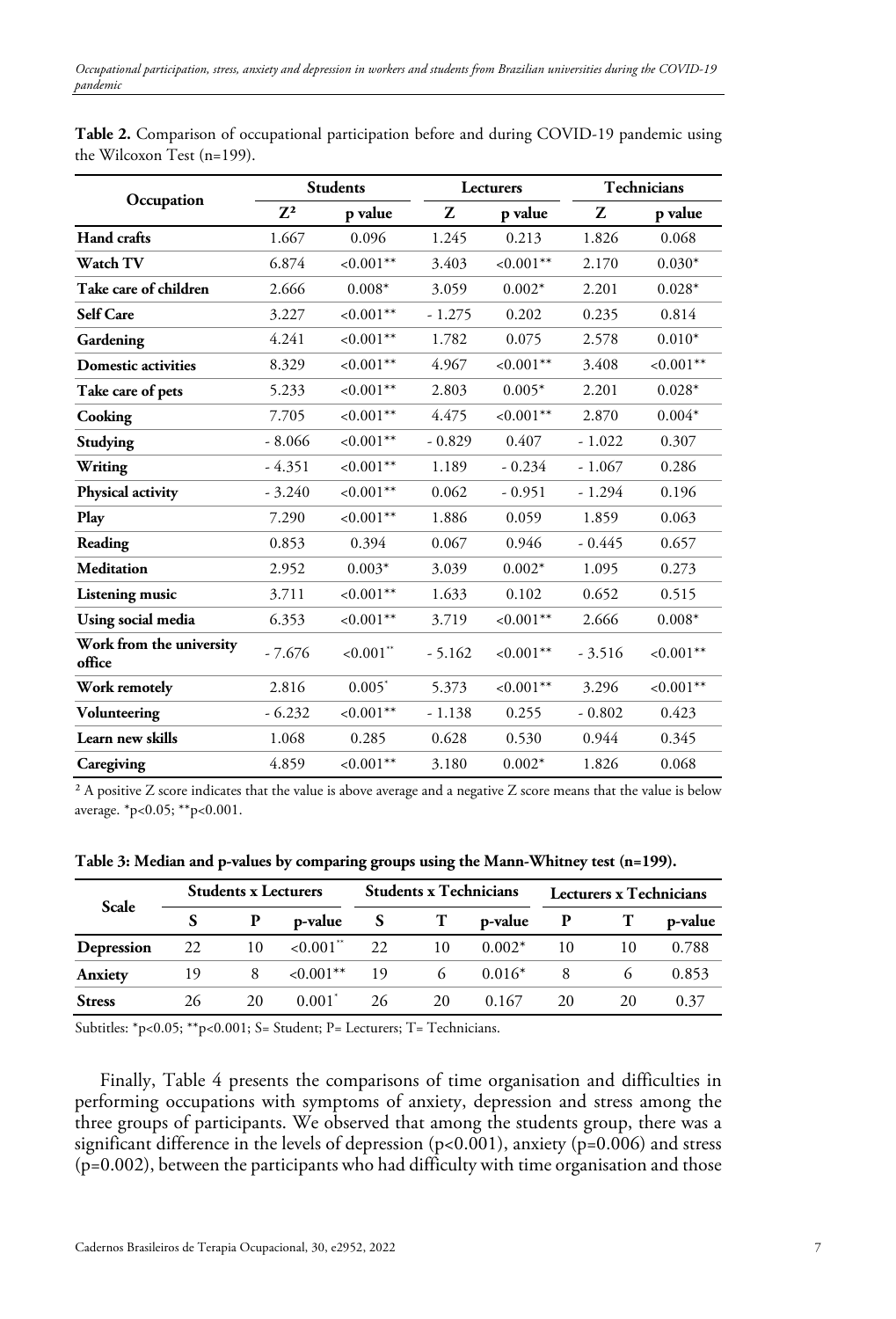who did not. Moreover, a significant difference was also found between participants who had difficulties on occupational participation they wanted, or expected to do, and those who did not experience difficulty, in the symptoms of depression (p<0.001), anxiety  $(p=0.001)$  and stress  $(p=0.007)$  among students, and in the symptoms of depression  $(p=0.018)$  and stress  $(p=0.015)$  for lecturers.

| Time          |            | <b>Students</b> |                         |        | Lecturers                                                         |          |        | Technicians        |         |
|---------------|------------|-----------------|-------------------------|--------|-------------------------------------------------------------------|----------|--------|--------------------|---------|
| organisation  |            |                 |                         |        | Median Median p-value Median Median p-value Median Median p-value |          |        |                    |         |
|               | Yes        | No.             |                         | Yes    | N <sub>0</sub>                                                    |          | Yes    | No                 |         |
| Depression    | 13         | 24              | $< 0.001**$             | 08     | 12                                                                | 0.099    | 11     | 10                 | 0.305   |
| Anxiety       | 10         | 20              | $0.006*$                | 05     | 09                                                                | 0.162    | 04     | 12                 | 0.057   |
| <b>Stress</b> | 20         | 29              | $0.002*$                | 13     | 24                                                                | 0.096    | 10     | 32                 | 0.079   |
| Occupational  |            | <b>Students</b> |                         |        | Lecturers                                                         |          |        | <b>Technicians</b> |         |
| participation | Median     | Median          | p-value                 | Median | Median                                                            | p-value  | Median | Median             | p-value |
|               | <b>Yes</b> | No              |                         | Yes    | No.                                                               |          | Yes    | No                 |         |
| Depression    | 22         | 12              | $< 0.001$ <sup>**</sup> | 12     | 02                                                                | $0.018*$ | 10     | 12                 | 0.610   |
| Anxiety       | 20         | 08              | $0.001*$                | 08     | 02                                                                | 0.269    | 06     | 13                 | 0.954   |
| <b>Stress</b> | 28         | 18              | $0.007$ <sup>*</sup>    | 24     | 10                                                                | $0.015*$ | 20     | 20                 | 0.650   |

**Table 4.** Comparison between time organisation and difficulties in occupational participation with symptoms of anxiety, depression, and stress in the sample using the Mann-Whitney test (n=199).

 $*_{p<0.05;}$  \*\*p<0.001.

#### **Discussion**

As we expected, all groups had significant differences on occupational participation before and during the pandemic, since significant changes were identified, mainly related to social distancing measures (Lin & Fisher, 2020). It can be discussed that occupational participation increased with the social isolation measures. This fact can be explained due to the amount of tasks and overlap of roles during this period that does not mean an increasing of the quality on occupational participation. Moreover, difficulties in occupational participation found mainly in the group of students where the level of depression, anxiety and stress were higher can mirror the difficulties with time use to satisfactory accomplish planned taks, to sustain new habits and activities, since new tasks were initiated however did not have continuity.

We only found significant decrease in occupational participation in work from the university office (face to face) for the group of workers (lecturers and technicians); however, this result was expected due to the social distancing and social isolation measures imposed by public health and universities local public polices. These health public measures required workers to transfer their occupational environment of work into their houses, increasing the home office (Lin & Fisher, 2020).

This result was different for the student group, where we found a decrease of activities possibly related to responsibilities or external sense of obligation (study) followed by an increase of leisure or hobby activities. On the other hand, for workers, we found, as expected, that occupational participation in work was continuous, but substituted by "home office"; not only because it is an internal role, but because policy at the universities imposed this condition on them, without any additional social support to implement the work at home. As a consequence of this, we cannot identify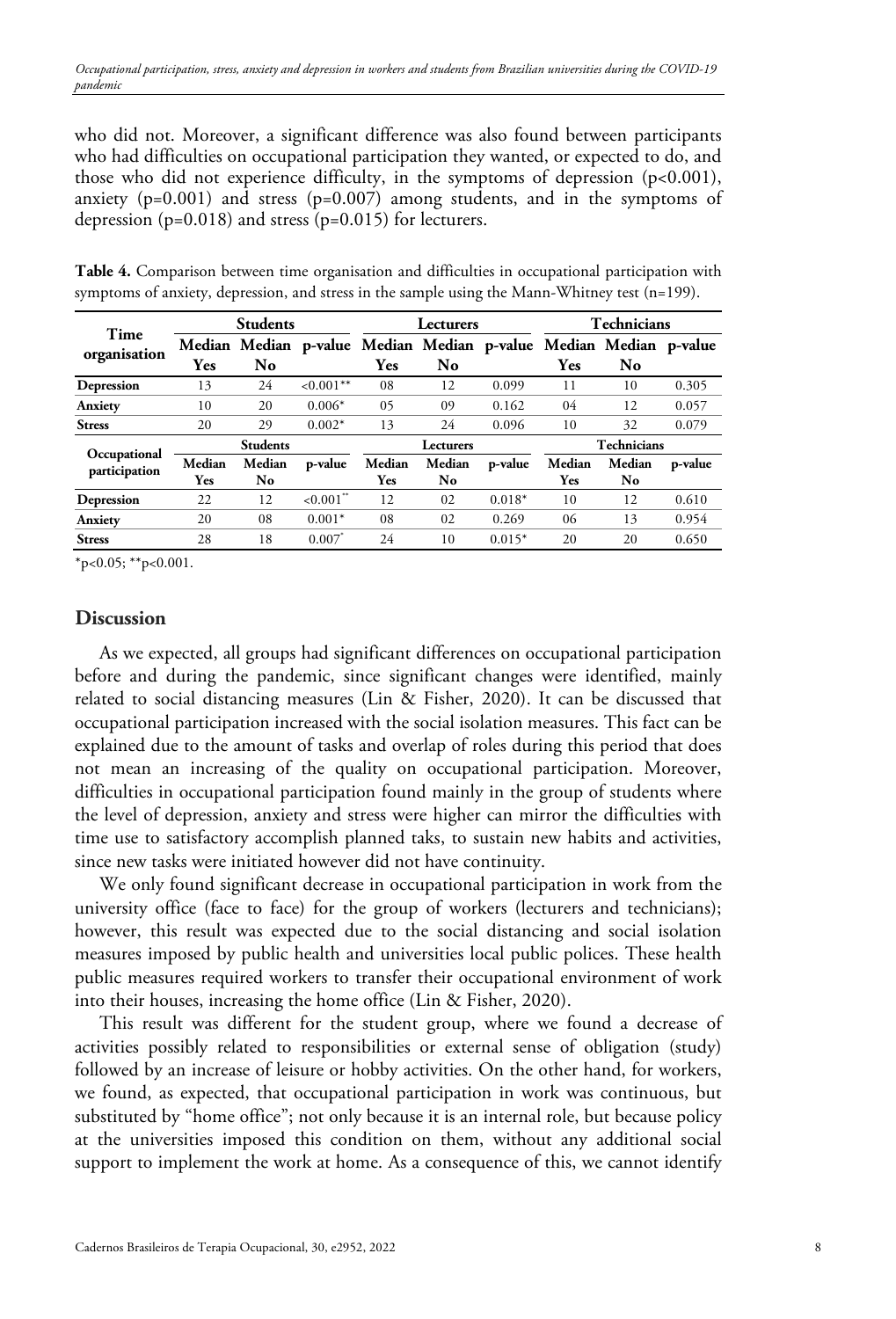any increase in occupational participation in free time activities like leisure, self-care, listening to music as we were able to identify with the student group.

The lack of free time for the "worker groups" indicates an overwhelming amount of activities commensurate with responsibilities in occupational roles; such as taking care of children and pets, domestic activities, cooking and often being carer of someone who is ill. It is important to discuss that changing the home environment to a "home office" and sustaining this for several months full-time work, with limits which are unfamiliar, between the established borders of work commitments and domestic activities and family occupational roles which potentially presents negative consequences (not much explored, yet) for health care and education workers (Souza et al., 2021).

In addition, to performing the activities of a "home-office", the workers had often to abruptly adapt their technological tools, learning how to work in the "virtual environment", as we mentioned before, without any extra financial or social support for it. On this point, Rafael et al. (2020) emphasizes that public social policies might have to rethink things, in order to better protect workers, by investing in health care and social protection in Brazil.

Our findings about occupational participation of the respondents can be supported by a recent study conducted by Brooks et al. (2018), where they state that it is this occupational imbalance, followed by a sudden routine change during the COVID-19 pandemic, which can lead to consequences in health conditions, by diminishing quality and quantity of sleep, and increasing stress and feelings of frustration. Health problems associated with the routine change are also reported for health care workers, where symptoms of stress, fatigue were seen and "Burnout Syndrome" (Mheidly et al., 2020; Vindegaard & Benros, 2020).

In our study, the increase in occupational participation was significant between the students, and only three of the twenty one occupations listed did not suffer any change. This finding can be justified by the fact they reported diminished levels of participation for study activities (i.e. studying & reading) which explains why they have a time-gap to be filled with other occupations during the pandemic, activities such as play, listening to music, meditation and self-care.

Time use indicates the level, quality and balance of occupational participation (Farnworth et al., 2004; O'Connell et al., 2010). Our findings identify different areas of occupational participation that were modified, where productive activities (study) were left in order to spend time on basic activities of daily living (self-care), leisure (listing to music, meditating), instrumental activities of daily living (domestic activities, cooking, take care of children and pets, being a carer) among others (American Occupational Therapy Association, 2020). However, these changes did not happen for the group of workers, where work was added as an extra activity in their home environment, in addition to the responsibilities of caring for children, domestic activities and being a familiar caregiver.

Overall, our findings concerning occupational participation of the groups studied can be discussed by the theoretical background of occupational adaptation (Kielhofner, 2008). Most of the participants reported elements which can be related to problems in their occupational adaptation, for example, when they expressed difficulties in performing what they needed to do or were expected to do. Their sense of familiar routine being changed by new habits and activities; which can be possibly be one of the reasons that influences their capacity and effectiveness for doing their work.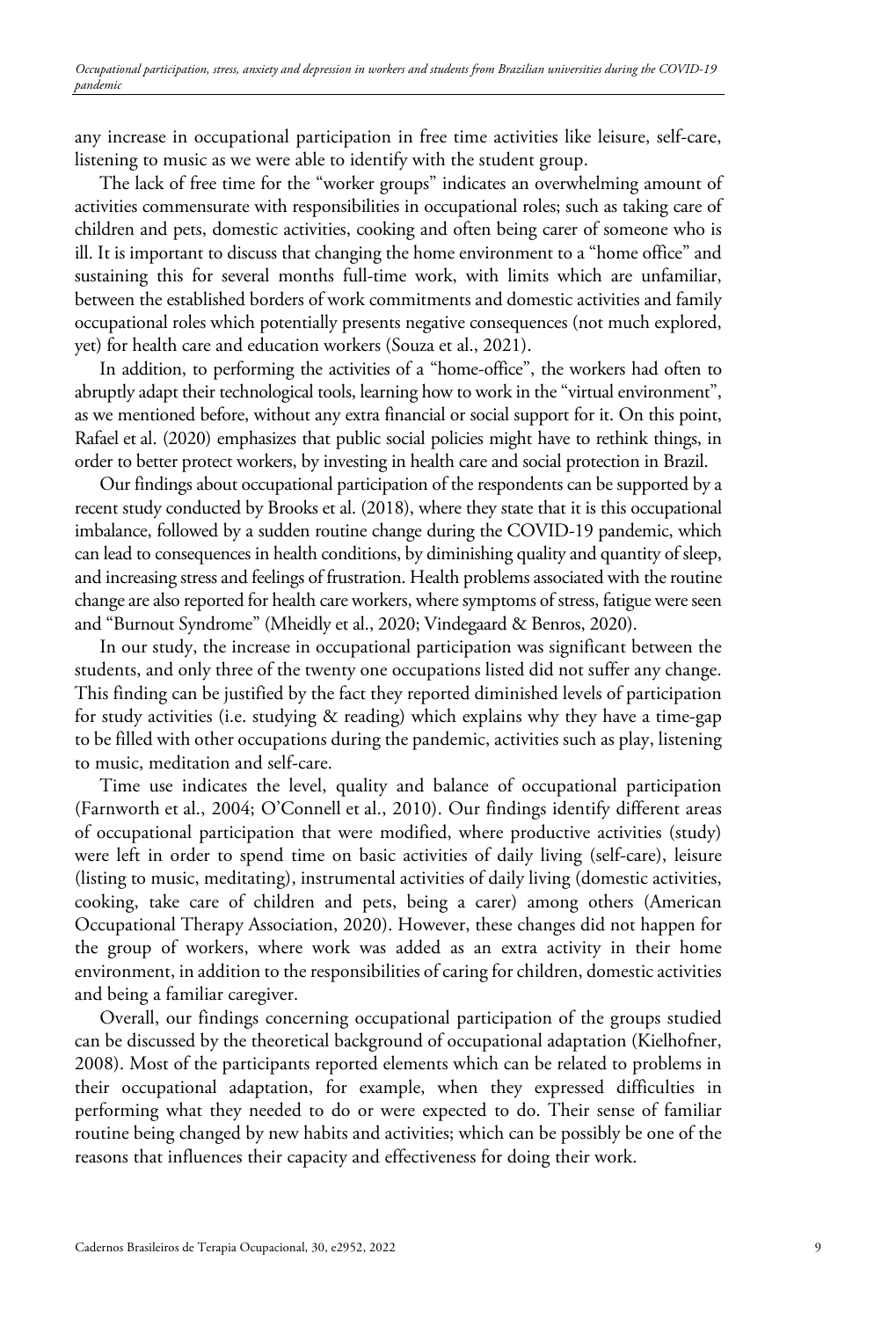Finally, our data about the mental health of the participants during the pandemic show alarming amounts of depression, anxiety and stress, which were more evident in the student sample. Despite using different measures than the other four studies, our data is similar in detecting mental health problems among students during COVID-19. In a study conducted in France, 291 students reported an increase of anxiety and moderate to severe stress during the confinement (Husky et al., 2020). Another study, conducted in China, assessed 7.143 college students who responded to a questionnaire which included the 7-item Generalized Anxiety Disorder Scale (GAD-7). This study found that economic and daily life conditions and delay in academic activities were correlated negatively with levels of anxiety; and these findings support the need of follow-up and care for students' mental health during the pandemics (Cao et al., 2020).

In Italy, 400 participants (students, and university administration workers) responded to a study where the results identified that bedtime hours, sleep latency and wake-up times increased during the pandemic, and mainly during lockdown. Delay in bedtime and wakeup were more pronounced among students. Moreover, 27.8% of the sample reported depressive symptoms, and 34.3% anxious symptoms, particularly so for the students. Based on these findings, interventions for well-being are recommended during the pandemic (Marelli et al., 2020). Similar results were identified in a study conducted with 476 university students from Bangladesh, which found that, during the pandemic 15% of them had moderately severe depression, and 18.1% were severely suffering from anxiety. These authors recommend collaborative work between universities and Governments in order to tackle problems related to academic delays and mental health of students (Islam et al., 2020).

In Spain, using the same measurement we used for anxiety, depression and stress, similar results were identified for university students, and the conclusion reached was that these results related the difficulties of adaptation to the lack of academic activities within the university which was possibly causing stress among students. In face of these findings, the researchers recommend implementation of preventative programmes to reduce stress levels (Ozamiz-Etxebarria et al., 2020).

Finally our research presents association between occupational participation, time organisation and symptoms of mental health problems. Concerning the time organisation, one variable regulated by the habits and occupational roles, can be impacted by the "new" routine, and furthermore, in a broad sense, in the occupational adaptation (Lee & Kielhofner, 2017). We observed that the students were the group with more difficulties in organizing their time when compared to the other two worker groups. This finding can be understood by the fact that entering in a new occupational role as a university student requires new responsibilities in order to fill this role, for example, in the tasks which they now need to perform. Such difficulties can be related to the process of internalizing an occupational role (Lin & Fisher, 2020), and clearly illustrates difficulties in accomplishing new habits which then have to be adapted to the environmental restrictions. However, the other groups also reported difficulties in doing what they wanted or were expected to do; but in minor percentages, it is evident that the whole sample had difficulties in occupational participation as an impact of quarantine, a fact which is already recognised in the literature (Lin & Fisher, 2020).

It is important to discuss the fact that occupational engagement has several dimensions which can have an influence on time organisation; since a person might need to organise time to identify, plan, practice and to sustain their work, among other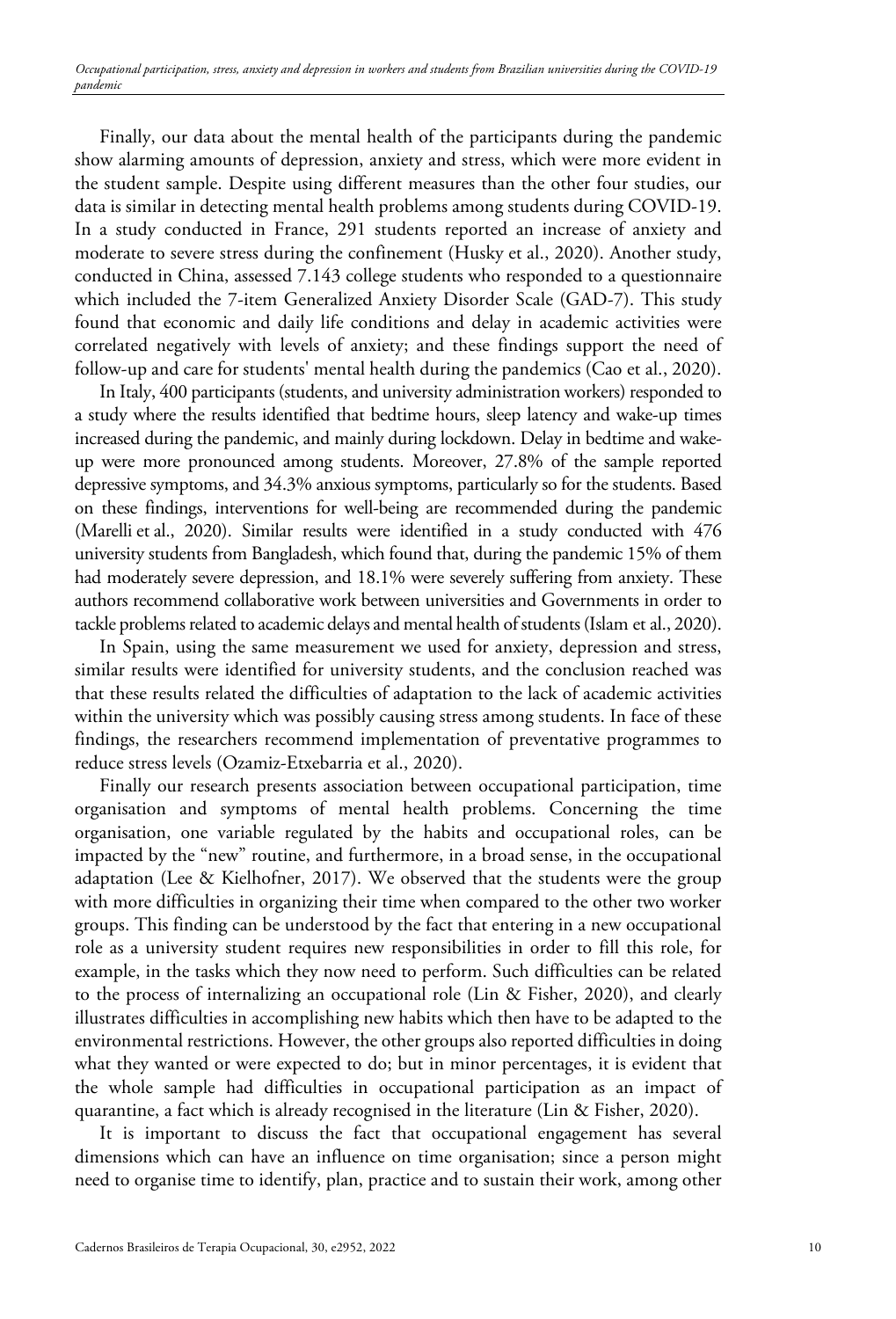factors (Forsyth & Kielhofner, 2008). Under this perspective, the time disorganisation can compromise occupational engagement.

Further, association were found between symptoms of mental health problems for the students (anxiety, depression and stress) and lecturers (depression and stress) thus raising questions for further investigations in order to address the quality of occupational participation and the promotion of a positive occupational engagement. Current reviews have pointed the importance of occupational balance, which can be accomplished when a person performs a range of different occupations, but also has a balance between being active and rest/relaxation (Black et al., 2019). This discussion also leads us to think how occupational participation needs to be understood in terms of by the psychological, cognitive and emotional implications when a person performs occupations, and their feelings, responsibilities and choices taken into consideration (Black et al., 2019).

#### **Conclusion**

This study identified differences in occupational participation before and during the pandemic, among members of three public universities of Brazil. The increase in occupational participation is also followed by being overwhelmed and subsequent symptoms of depression, anxiety and stress. Time organisation and difficulties in effective performance of occupations appear to be related to levels of anxiety, depression and stress, mainly in the student sample.

Our study has several limitations. The first one is the small sample of participants who responded the research. The fact that the levels of depression, anxiety and stress in the sample were identified only during the pandemic and not before; a fact which does not allow us to affirm that these symptoms started with the beginning of the pandemic. There is no external validity, since it is a convenience sample and this research design does not permit us to generalize our findings for all Brazilian universities. Because we did not use a standardized, valid and reliable measure of occupational participation this might impact with biases in our results. Although we justified the lack of assessments for occupational participation in Brazil and understand that, despite our data, this cannot lead to generalized conclusions; it certainly contributes to the picture of occupational participation affecting people's lives before and during the pandemic.

Additionally, our findings highlight important issues for further study, following research questions such as: Can occupational engagement during pandemics have a positive effect? How health, well-being and quality of life can affect people in academic settings? How can occupational therapy help society in terms of changing lifestyle, routines and occupational roles in order to occupational adaptation needed during pandemics? How demographic data such as age, sex, income can influence on occupational participation of a group population? In addition, these first findings document changes in people's lives related to the pandemic policies of social isolation and working and studying remotely. Even supposing that the changes in occupational participation increased in all groups, a qualitative investigation needs to be conducted to understand how occupational engagement (subjective experience of doing things) as a result of occupational participation contributes positively to health, wellbeing and quality of life: core outcomes for the profession of Occupational Therapy.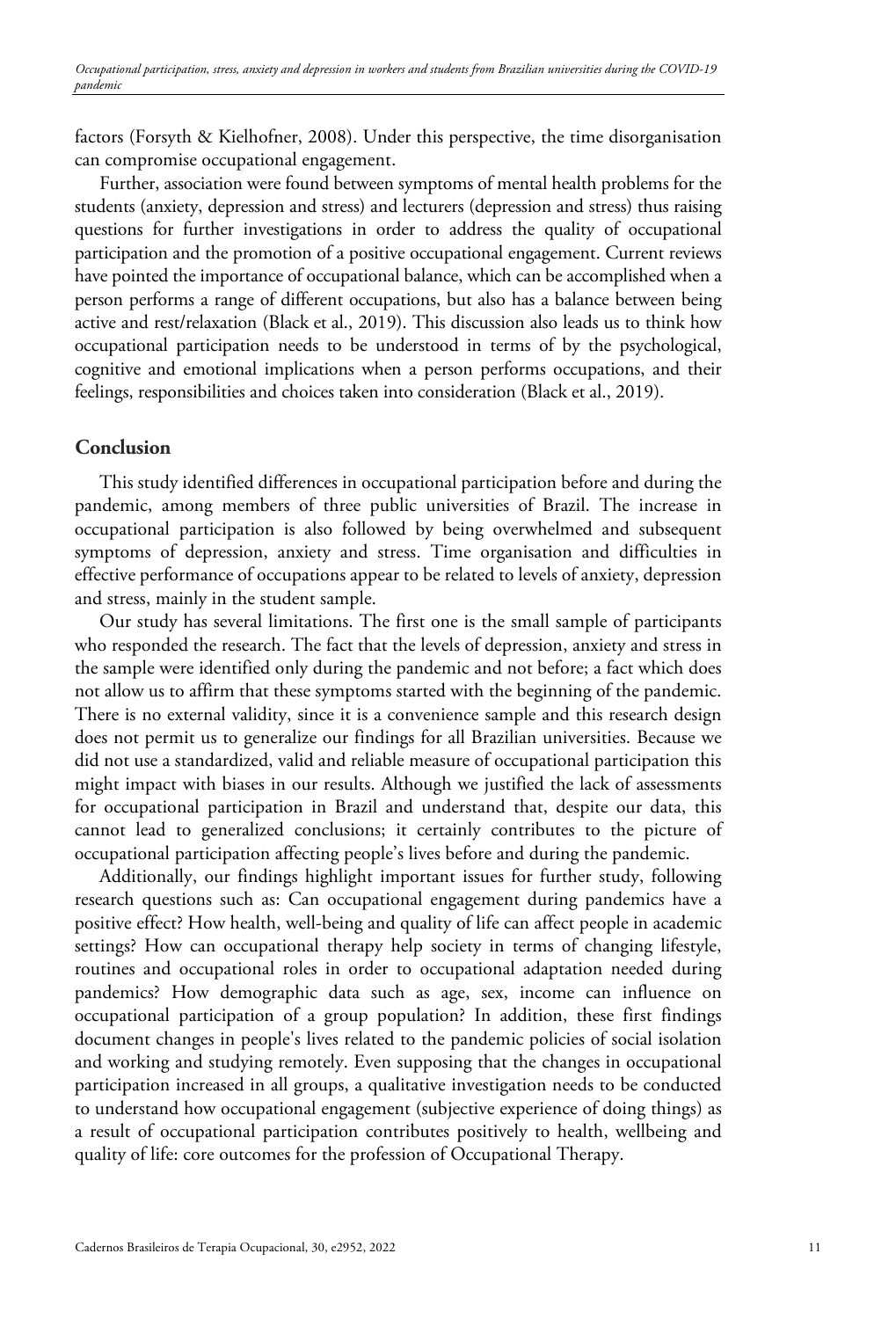## **Acknowledgements**

Prof. Dr. Ian Tracey, Liverpool, UK, for review this article. To CAPES: This work was carried out with the support of the Coordination for the Improvement of Higher Education Personnel - Brazil (CAPES) - Financing Code 001 - Scholarship holder Julia Andreza Gorla.

## **References**

- American Occupational Therapy Association AOTA. (2020). Occupational Therapy Practice Framework: domain and Process. *The American Journal of Occupational Therapy*, *74*(Suppl. l2), 1-87. http://dx.doi.org/10.5014/ajot.2020.74S2001.
- Black, M. H., Milbourn, B., Desjardins, K., Sylvester, V., Parrant, K., & Buchanan, A. (2019). Understanding the meaning and use of occupational engagement: findings from a scoping review. *British Journal of Occupational Therapy*, *82*(5), 272-287. http://dx.doi.org/10.1177/0308022618821580.
- Brasil. Ministério da Saúde. (2020). *Diretrizes para diagnóstico e tratamento da covid-19*. Brasília: Ministério da Saúde.
- Brooks, S. K., Dunn, R., Amlôt, R., Rubin, G. J., & Greenberg, N. (2018). A systematic, thematic review of social and occupational factors associated with psychological outcomes in healthcare employees during an infectious disease outbreak. *Journal of Occupational and Environmental Medicine*, *60*(3), 248-257. http://dx.doi.org/10.1097/JOM.0000000000001235.
- Cao, W., Fang, Z., Hou, G., Han, M., Xu, X., Dong, J., & Zheng, J. (2020). The psychological impact of the COVID-19 epidemic on college students in China. *Psychiatry Research*, *287*, 1-6. http://dx.doi.org/10.1016/j.psychres.2020.112934.
- Centers for Disease Control and Prevention CDC. (2020). *Deciding to go out*. Retrieved from: https://www.cdc.gov/coronavirus/2019-ncov/daily-life-coping/deciding-to-go-out.html
- Farnworth, L., Nikitin, L., & Fossey, E. (2004). Being in a secure forensic psychiatric unit: everyday is the same, killing time or make the most of it. *British Journal of Occupational Therapy*, *67*(10), 430-438.
- Fisher, G., Parkinson, S., & Haglund, L. (2017). The environment and human occupation. In: R. R. Taylor (Ed.), *Kielhofner's model of human occupation* (pp. 91-106). Philadelphia: Wolters Kluwer.
- Forsyth, K., & Kielhofner, G. (2008). Occupational engagement: how clients achieve change. In G. Kielhofner (Ed.), *Model of Human Occupation* (pp. 171-184). Philadelphia: Wolters Kluwer.
- Husky, M. M., Kovess-Masfety, V., & Swendsen, J. D. (2020). Stress and anxiety among university students in France during Covid-19 mandatory confinement. *Comprehensive Psychiatry*, *102*, 152- 191. http://dx.doi.org/10.1016/j.comppsych.2020.152191.
- Islam, M. A., Barna, S. D., Raihan, H., Khan, M. N. A., & Hossain, M. T. (2020). Depression and anxiety among university students during the COVID-19 pandemic in Bangladesh: a web-based cross-sectional survey. *PLoS One*, *15*(8), 1-12. http://dx.doi.org/10.1371/journal.pone.0238162.
- Kielhofner, G. (2008). Dimensions of doing. In G. Kielhofner (Ed.), *Model of Human Occupation* (pp. 101-109). Philadelphia: Wolters Kluwer.
- Kielhofner, G., & Neville, A. (1983). *The Modified Interest Checklist. Unpublished manuscript. Model of Human Occupation Clearinghouse*. Chicago: University of Illinois.
- Ledford, H., Cyranoski, D., & Van Noorden, R. (2020). The UK has approved a COVID vaccine here's what scientists now want to know. *Nature*, *588*, 205-206. http://dx.doi.org/10.1038/d41586-020-03441-8.
- Lee, S. W., & Kielhofner, G. (2017). Habituation: Patterns of daily occupation In R. R. Taylor (Ed.), *Kielhofner's Model of Human Occupation* (pp. 291-310). Philadelphia: Wolters Kluwer.
- Liang, L., Ren, H., Cao, R., Hu, Y., Qin, Z., Li, C., & Mei, S. (2020). The Effect of COVID-19 on Youth Mental Health. *The Psychiatric Quarterly*, *91*, 841-852. http://dx.doi.org/10.1007/s11126-020-09744-3.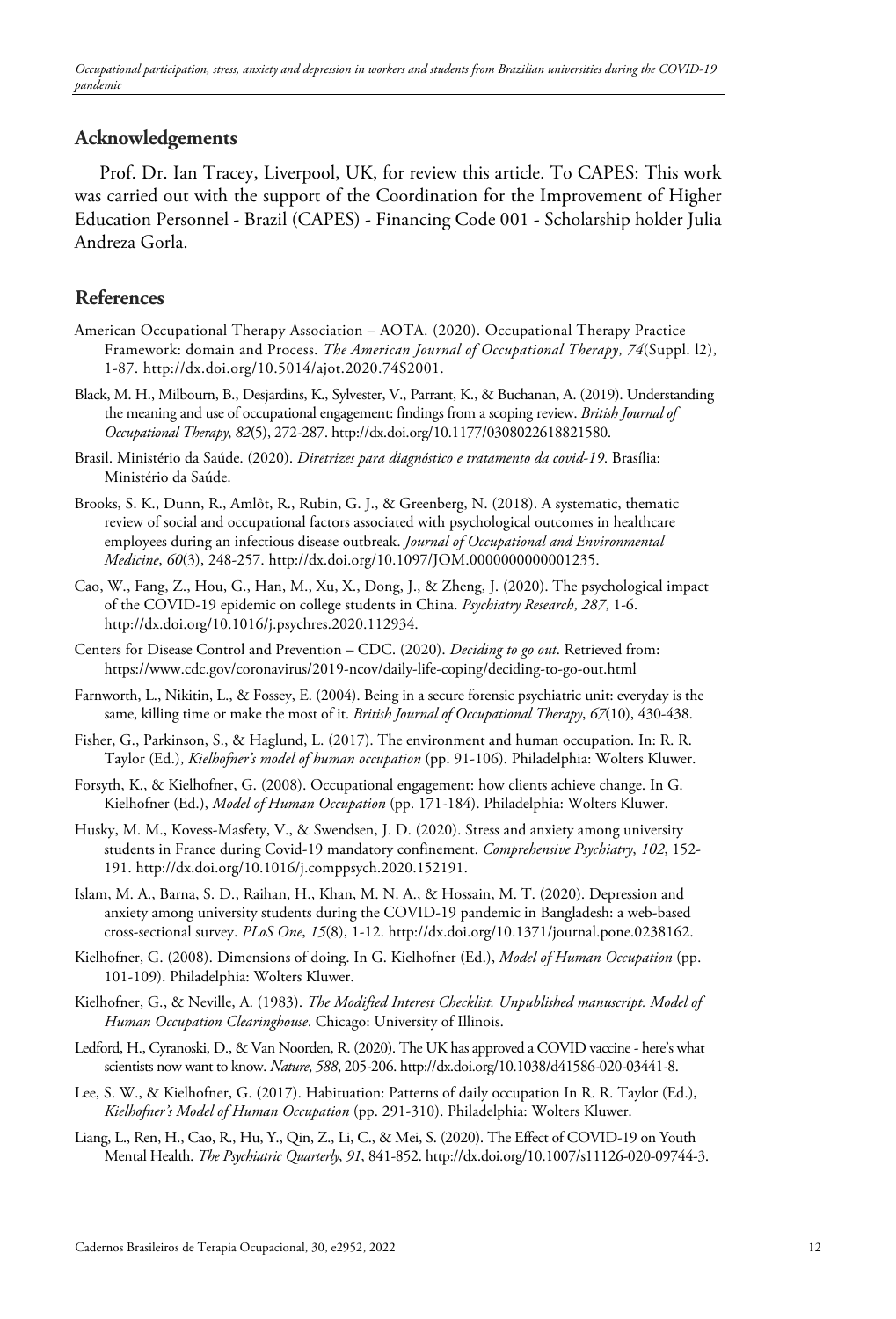- Lin, T. T., & Fisher, G. (2020). Applying the model of human occupation during the pandemic stay-at-home order. *The Open Journal of Occupational Therapy*, *8*(4), 1-7. http://dx.doi.org/10.15453/2168-6408.1770.
- Marelli, S., Castelnuovo, A., Somma, A., Castronovo, V., Mombelli, S., Bottoni, D., Leitner, C., Fossati, A., & Ferini-Strambi, L. (2020). Impact of COVID-19 lockdown on sleep quality in university students and administration staff. *Journal of Neurology*, *268*, 8-15. http://dx.doi.org/10.1007/s00415-020-10056-6.
- Matrajt, L., & Leung, T. (2020). Evaluating the effectiveness of social distancing interventions to delay or flatten the epidemic curve of coronavirus disease. *Emerging Infectious Diseases*, *26*(8), 1740-1748. http://dx.doi.org/10.3201/eid2608.201093.
- Mheidly, N., Fares, M. Y., & Fares, J. (2020). Coping with stress and Burnout Associated With Telecommunication and Online Learning. *Frontiers in Public Health*, *8*, 1-7. http://dx.doi.org/10.3389/fpubh.2020.574969.
- Moraes, R. F. (2020). Determinants of physical distancing during the covid-19 epidemic in Brazil: effects mandatory rules, numbers of cases and duration of rules. *Ciência & Saúde Coletiva*, *25*(9), 3393- 3400. http://dx.doi.org/10.1590/1413-81232020259.21892020.
- O'Connell, M., Farnworth, L., & Hanson, E. C. (2010). Time use in forensic psychiatry: a naturalistic inquiry into two forensic patients in Australia. *International Journal of Forensic Mental Health*, *9*, 101-109. http://dx.doi.org/10.1080/14999013.2010.499558.
- Oakley, F., Kielhofner, G., Barris, R., & Reichler, R. K. (1986). The role checklist: development and empirical assessment of reliability. *OTJR*, *6*(3), 157-170. http://dx.doi.org/10.1177/153944928600600303.
- Organização Pan-Americana da Saúde OPAS. (2020). *Folha informativa – COVID-19 (doença causada pelo novo coronavírus).* Retrieved from: https://www.paho.org/pt/covid19
- Ozamiz-Etxebarria, N., Dosil-Santamaria, M., Picaza-Gorrochategui, M., & Idoiaga-Mondragon, N. (2020). Stress, anxiety, and depression levels in the initial stage of the COVID-19 outbreak in a population sample in the northern Spain. *Cadernos de Saúde Pública*, *36*(4), 1-9. http://dx.doi.org/10.1590/0102-311x00054020.
- Pablo, C. G. H., Fan, C. W., & Kielhofner, G. (2017). Dimensions Of Doing. In R. R. Taylor (Ed.), *Kielhofner's Model Of Human Occupation* (pp. 107-122). Philadelphia: Wolters Kluwer.
- Rafael, R. M. R., Neto, M., Carvalho, M. M. B., David, H. M. S. L., Acioli, S., & Faria, M. G. A. (2020). Epidemiologia, políticas públicas e pandemia de Covid-19: o que esperar no Brasil? *Revista de Enfermagem da UERJ*, *28*, 1-6. http://dx.doi.org/10.12957/reuerj.2020.49570.
- Silva, G. A., Jardim, B. C., & Santos, C. V. B. (2020a). Excesso de mortalidade no Brasil em tempos de COVID-19. *Ciência & Saúde Coletiva*, *25*(9), 3345-3354. http://dx.doi.org/10.1590/1413- 81232020259.23642020.
- Silva, T. R., Mariotti, M. C., & Bridi, A. (2020b). Aprendendo a lidar com as mudanças de rotina devido ao COVID-19: orientações práticas para rotinas saudáveis. *Revista Interinstitucional Brasileira de Terapia Ocupacional, 4*(Supl. 3), 519-528. http://dx.doi.org/10.47222/2526-3544.rbto34250.
- Souza, K. R., Santos, G. B., Rodrigues, M. A. S., Felix, E. G., Gomes, L., Rocha, G. L., & Peixoto, R. B. (2021). Trabalho remoto, saúde docente e greve virtual em cenário de pandemia. *Trabalho, Educação e Saúde*, *19*, 1-14. http://dx.doi.org/10.1590/1981-7746-sol00309.
- Teixeira, M. R., & Dahl, C. M. (2020). Recriando cotidianos possíveis: construção de estratégias de apoio entre docentes e estudantes de graduação em terapia ocupacional em tempos de pandemia. *Revista Interinstitucional Brasileira de Terapia Ocupacional*, *4*(Suppl. 3), 509-518. http://dx.doi.org/10.47222/2526-3544.rbto34425.
- Vignola, R. C., & Tucci, A. M. (2014). Adaptation and validation of the depression, anxiety and stress scale (DASS) to Brazilian Portuguese. *Journal of Affective Disorders*, *155*, 104-109.
- Vindegaard, N., & Benros, M. E. (2020). COVID-19 pandemic and mental health consequences: systematic review of the current evidence. *Brain, Behavior, and Immunity*, *89*, 531-542. http://dx.doi.org/10.1016/j.bbi.2020.05.048.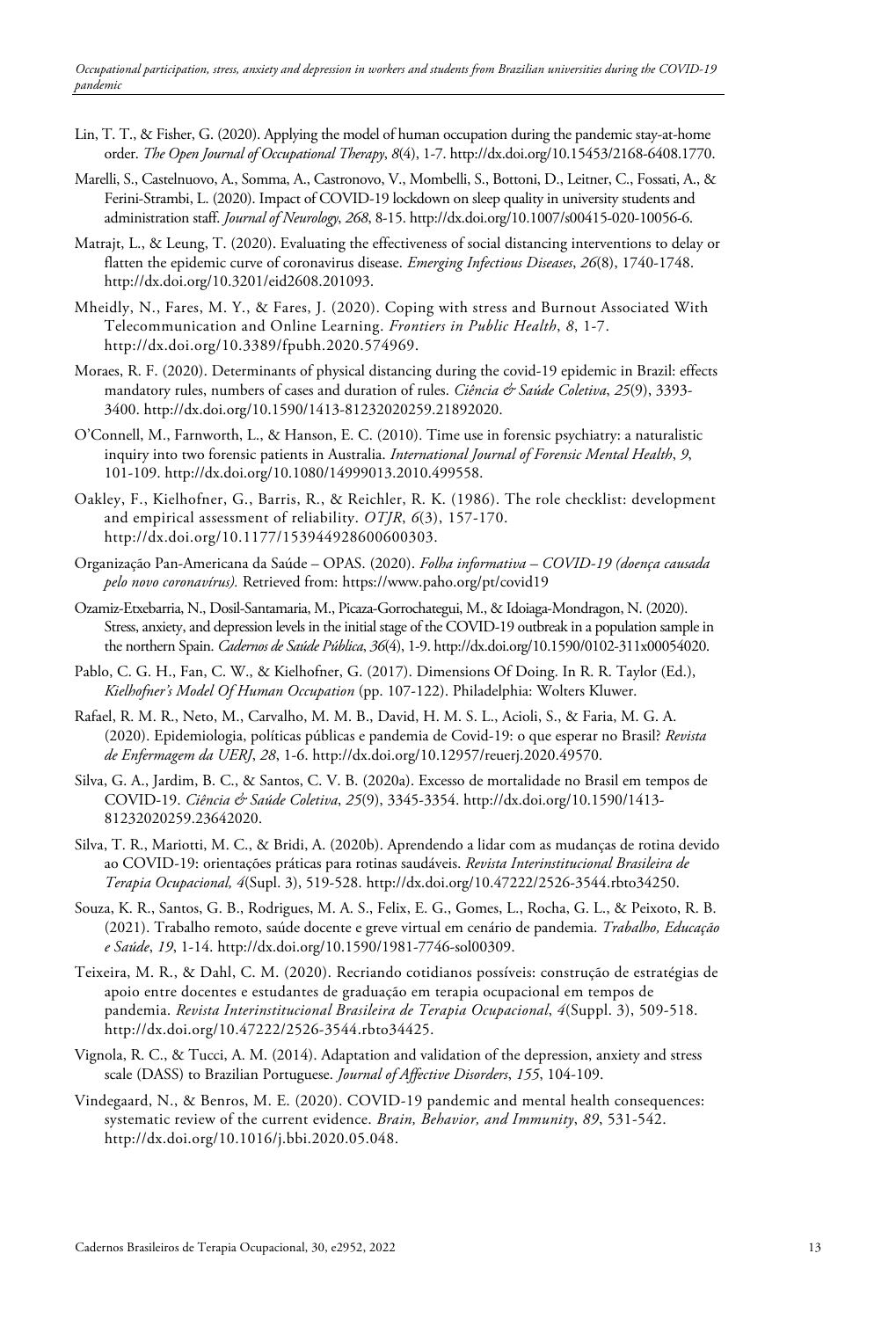- World Federation of Occupational Therapy WFOT. (2020). *Public Statement - Occupational Therapy Response to the COVID-19 Pandemic*. Retrieved from: https://www.wfot.org/about/public-statementoccupational-therapy-response-to-the-covid-19-pandemic.
- World Health Organization WHO. (2020). *Coronavirus disease (COVID-19) advice for the public.* Retrieved from: https://www.who.int/emergencies/diseases/novel-coronavirus-2019/advice-for-public.

#### **Author's Contributions**

Glenda Miranda da Paixão: Project design, data analysis, and writting. Adriene Damasceno Seabra: Project design, data analysis, and writting. Adrine Carvalho dos Santos Vieira: Project design, data analysis, and writting. Julia Andreza Gorla: writing and formatting and final review. Daniel Cezar da Cruz: wirting, literature review and final review. All authors approved the final version of the text.

#### **Funding Source**

Coordination for the Improvement of Higher Education Personnel - Brazil (CAPES)

**Corresponding author** Julia Andreza Gorla e-mail: gorla.ju@gmail.com

**Section editor**  Profa. Dra. Ana Luiza Alegretti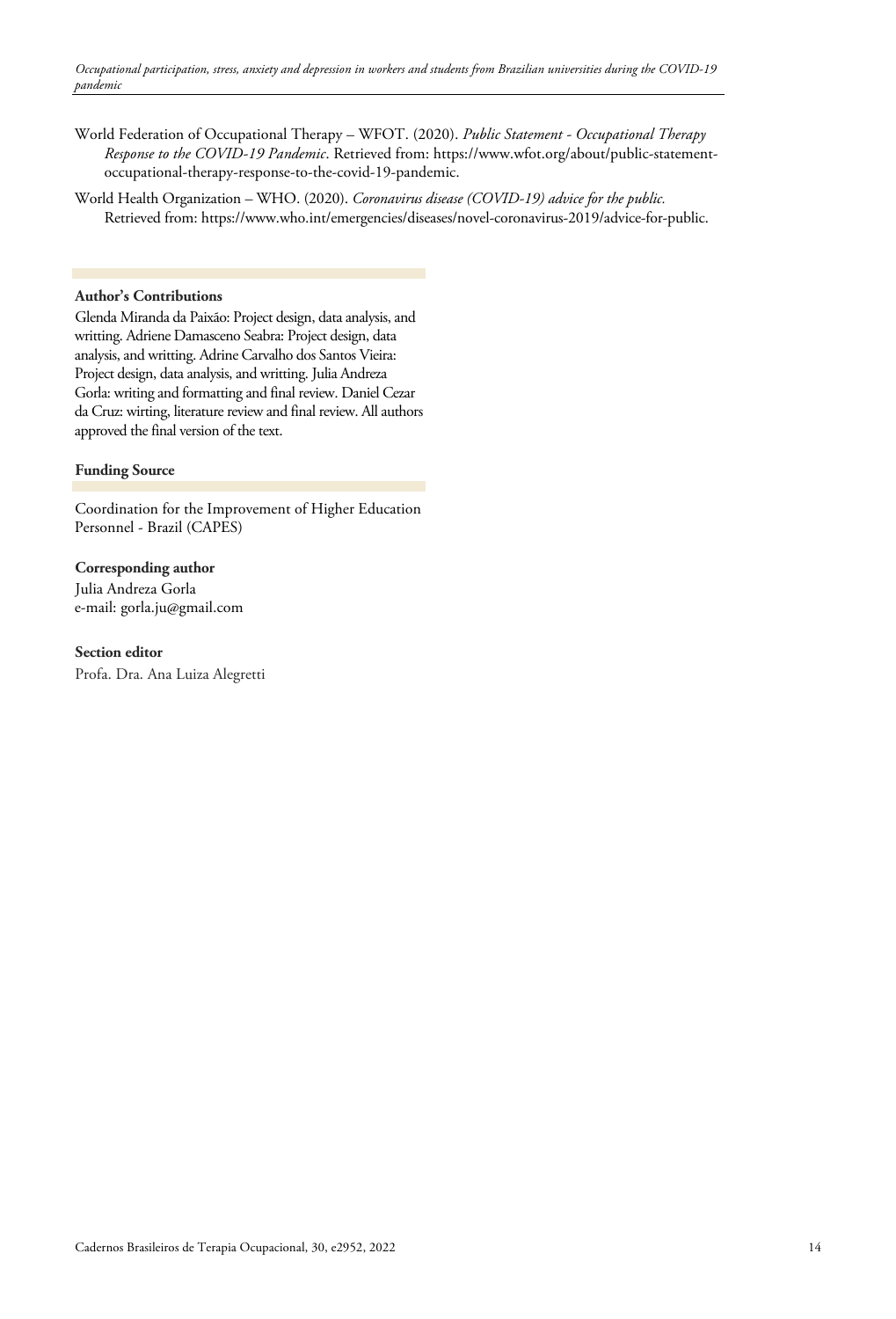

### **Original Article**

## **Appendix 1. Checklist of Occupational Participation before and during the pandemics**

#### ● Instructions:

Read the checklist below and inform in what occupations you had the participation before the pandemics and during the pandemics. For each column next to a specific occupation you have to mark only one option.

First, tick if you perform the occupation before the pandemics where:

- 0= I do not participate
- 1= I participate
- 2= I participate moderately
- 3= I participate vigorously

|                             |          |              | Level of participation |   |
|-----------------------------|----------|--------------|------------------------|---|
| Occupations                 |          |              |                        |   |
|                             | $\Omega$ | $\mathbf{1}$ | $\overline{c}$         | 3 |
| Hand crafts                 |          |              |                        |   |
| <b>Before Pandemics</b>     |          |              |                        |   |
| During the Pandemics        |          |              |                        |   |
| Watch TV                    |          |              |                        |   |
| <b>Before Pandemics</b>     |          |              |                        |   |
| During the Pandemics        |          |              |                        |   |
| Take care of children       |          |              |                        |   |
| <b>Before Pandemics</b>     |          |              |                        |   |
| <b>During the Pandemics</b> |          |              |                        |   |
| Self-care                   |          |              |                        |   |
| <b>Before Pandemics</b>     |          |              |                        |   |
| <b>During the Pandemics</b> |          |              |                        |   |
| Gardening                   |          |              |                        |   |
| <b>Before Pandemics</b>     |          |              |                        |   |
| During the Pandemics        |          |              |                        |   |
| <b>Domestic activities</b>  |          |              |                        |   |
| <b>Before Pandemics</b>     |          |              |                        |   |
| During the Pandemics        |          |              |                        |   |
| Take care of pets           |          |              |                        |   |
| <b>Before Pandemics</b>     |          |              |                        |   |
| During the Pandemics        |          |              |                        |   |
| Cooking                     |          |              |                        |   |
| <b>Before Pandemics</b>     |          |              |                        |   |
| <b>During the Pandemics</b> |          |              |                        |   |

Received on Feb. 1, 2021; 1<sup>st</sup> Revision on June 1, 2021; 2<sup>nd</sup> Revision on Aug. 12, 2021; Accepted on Sept. 10, 2021. This is an Open Access article distributed under the terms of the Creative Commons Attribution License, which permits  $\odot$  $\odot$ unrestricted use, distribution, and reproduction in any medium, provided the original work is properly cited.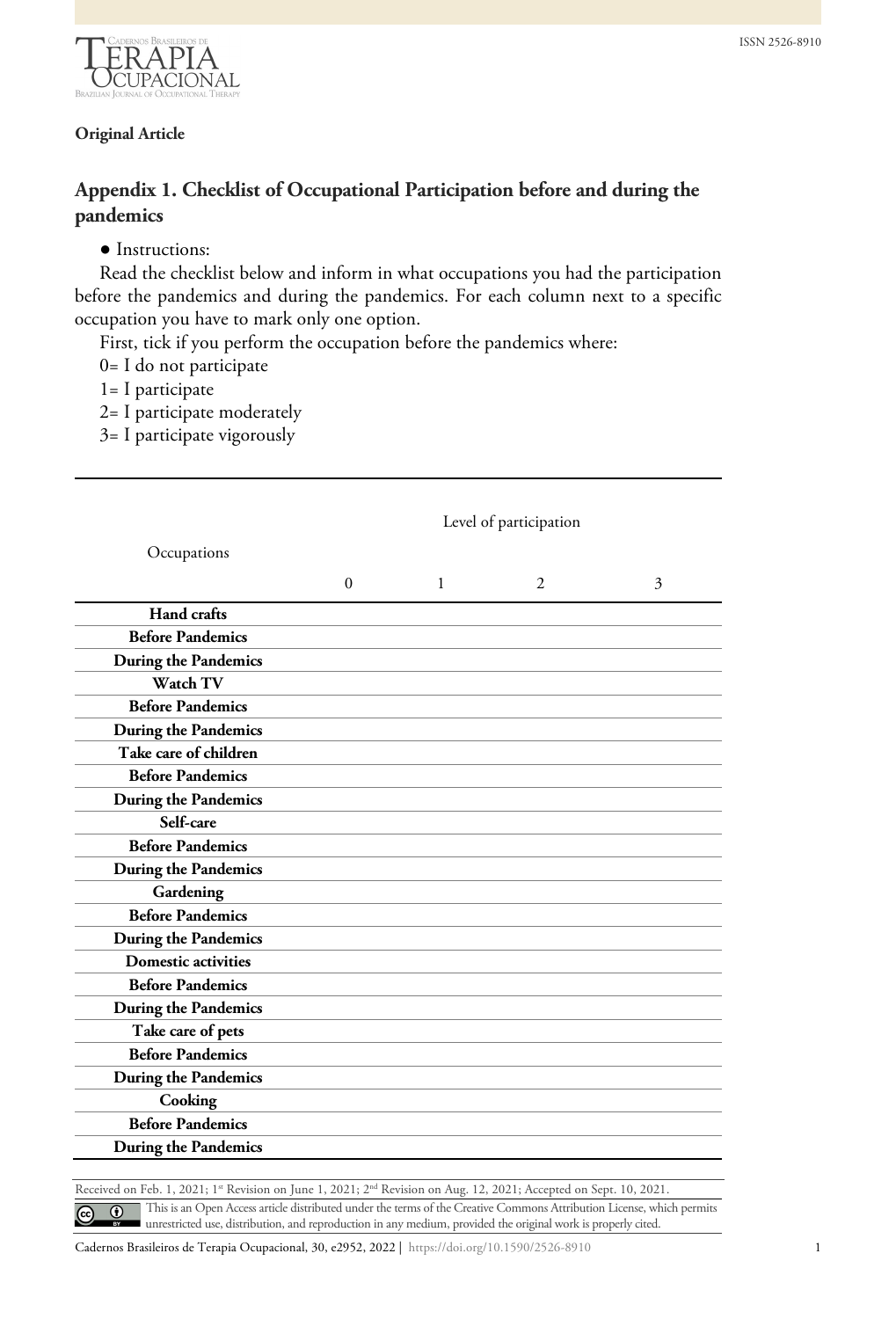|                             |              |   | Level of participation |   |
|-----------------------------|--------------|---|------------------------|---|
| Occupations                 |              |   |                        |   |
|                             | $\mathbf{0}$ | 1 | 2                      | 3 |
| Studying                    |              |   |                        |   |
| <b>Before Pandemics</b>     |              |   |                        |   |
| During the Pandemics        |              |   |                        |   |
| Writing                     |              |   |                        |   |
| <b>Before Pandemics</b>     |              |   |                        |   |
| During the Pandemics        |              |   |                        |   |
| Physical activity           |              |   |                        |   |
| <b>Before Pandemics</b>     |              |   |                        |   |
| During the Pandemics        |              |   |                        |   |
| Play                        |              |   |                        |   |
| <b>Before Pandemics</b>     |              |   |                        |   |
| During the Pandemics        |              |   |                        |   |
| Reading                     |              |   |                        |   |
| <b>Before Pandemics</b>     |              |   |                        |   |
| During the Pandemics        |              |   |                        |   |
| <b>Meditation</b>           |              |   |                        |   |
| <b>Before Pandemics</b>     |              |   |                        |   |
| During the Pandemics        |              |   |                        |   |
| Listening music             |              |   |                        |   |
| <b>Before Pandemics</b>     |              |   |                        |   |
| During the Pandemics        |              |   |                        |   |
| Using social media          |              |   |                        |   |
| <b>Before Pandemics</b>     |              |   |                        |   |
| During the Pandemics        |              |   |                        |   |
| Work from the office        |              |   |                        |   |
| <b>Before Pandemics</b>     |              |   |                        |   |
| <b>During the Pandemics</b> |              |   |                        |   |
| Work remotely               |              |   |                        |   |
| <b>Before Pandemics</b>     |              |   |                        |   |
| During the Pandemics        |              |   |                        |   |
| Volunteering                |              |   |                        |   |
| <b>Before Pandemics</b>     |              |   |                        |   |
| During the Pandemics        |              |   |                        |   |
| Learn new skills            |              |   |                        |   |
| <b>Before Pandemics</b>     |              |   |                        |   |
| During the Pandemics        |              |   |                        |   |
| Caregiving                  |              |   |                        |   |
| <b>Before Pandemics</b>     |              |   |                        |   |
| During the Pandemics        |              |   |                        |   |